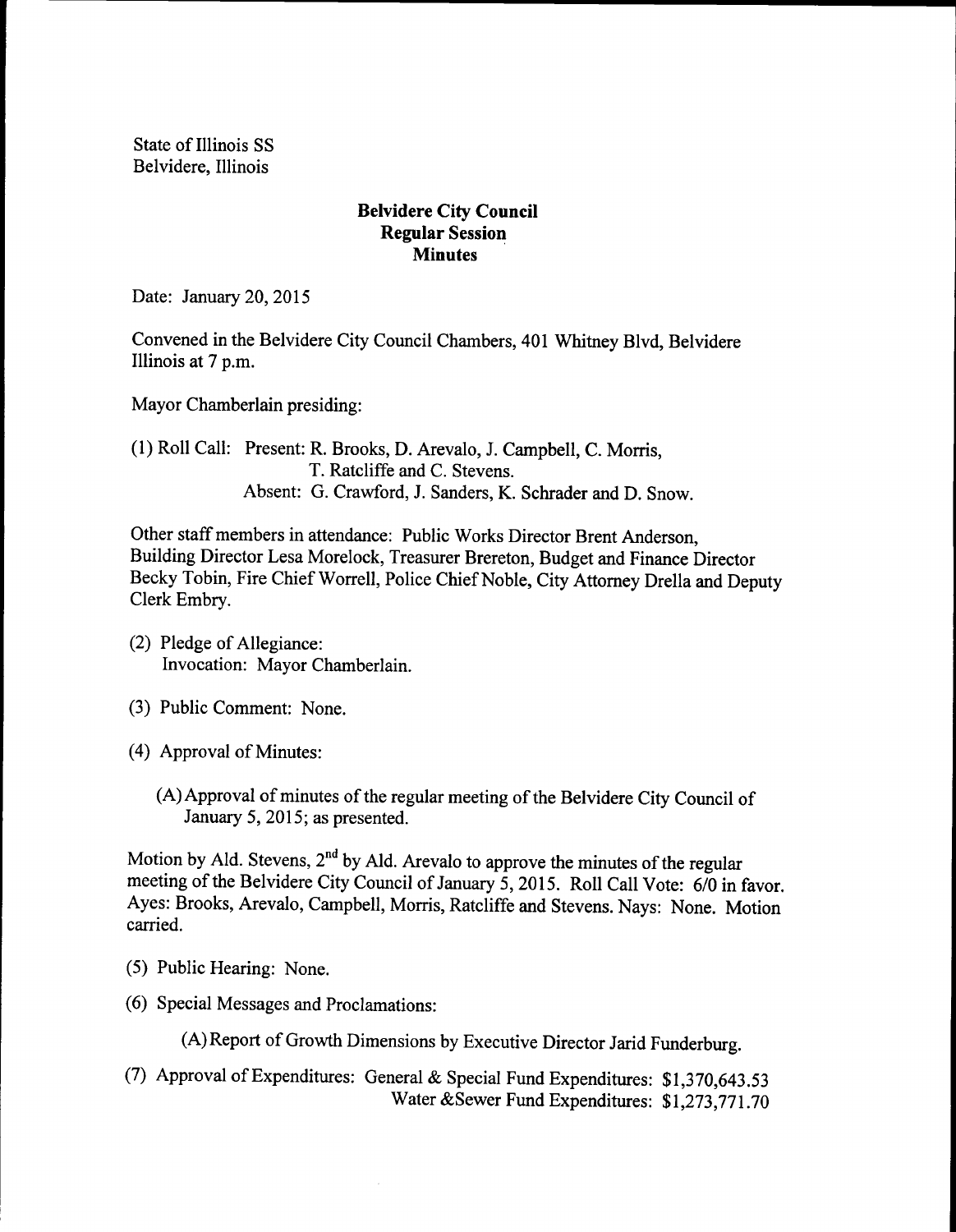Motion by Ald. Stevens, 2<sup>nd</sup> by Ald. Ratcliffe to approve the General & Special Fund Expenditures in the amount of  $$1,370,643.53$ . Roll Call Vote: 6/0 in favor. Ayes: Arevalo, Campbell, Morris, Ratcliffe, Stevens and Brooks. Nays: None. Motion carried.

Motion by Ald. Campbell, 2<sup>nd</sup> by Ald. Arevalo to approve the Water & Sewer Fund Expenditures in the amount of \$1,273,771.70. Roll Call Vote: 6/0 in favor. Ayes: Campbell, Morris, Ratcliffe, Stevens, Brooks and Arevalo. Nays: None. Motion carried.

- 8) Committee Minutes & Reports of City Officers:
	- (A) Belvidere Police Department Overtime Report of December 23, 2014 through January 5, 2015.
	- (B) Belvidere Fire Department Overtime Report of December 24, 2014 through January 6, 2015.
	- (C) Monthly Treasurer's Report of December 2014.
	- D) Monthly Water& Sewer Fund Report of December 2014.
	- (E) Monthly General Fund Report of December 2014.
	- F) Monthly Building Department Revenue Report of December 2014.
	- G) Monthly Belvidere-BC Planning Department Report of December 2014.
	- H) Minutes of City-County Coordinating Committee of December 10, 2014.

Let the record show these reports and minutes were read and placed on file.

(I) Minutes of Committee of the Whole – Building, Planning and Zoning and Public Works of January 12, 2015.

Motion by Ald. Arevalo,  $2^{nd}$  by Ald. Stevens to approve the minutes of Committee of the Whole – Building, Planning and Zoning and Public Works of January 12, 2015. Roll Call Vote: 6/0 in favor. Ayes: Morris, Ratcliffe, Stevens, Brooks, Arevalo and Campbell. Nays: None. Motion carried.

- 9) Unfinished Business: None.
- 10) New Business:
	- A) Ord.  $#243H 1$ <sup>st</sup> Reading: An Ordinance Amending Chapter 122 of the City of Belvidere Municipal Code( Taxi and Limousines).

Let the record show Ord. #243H was placed on file for first reading.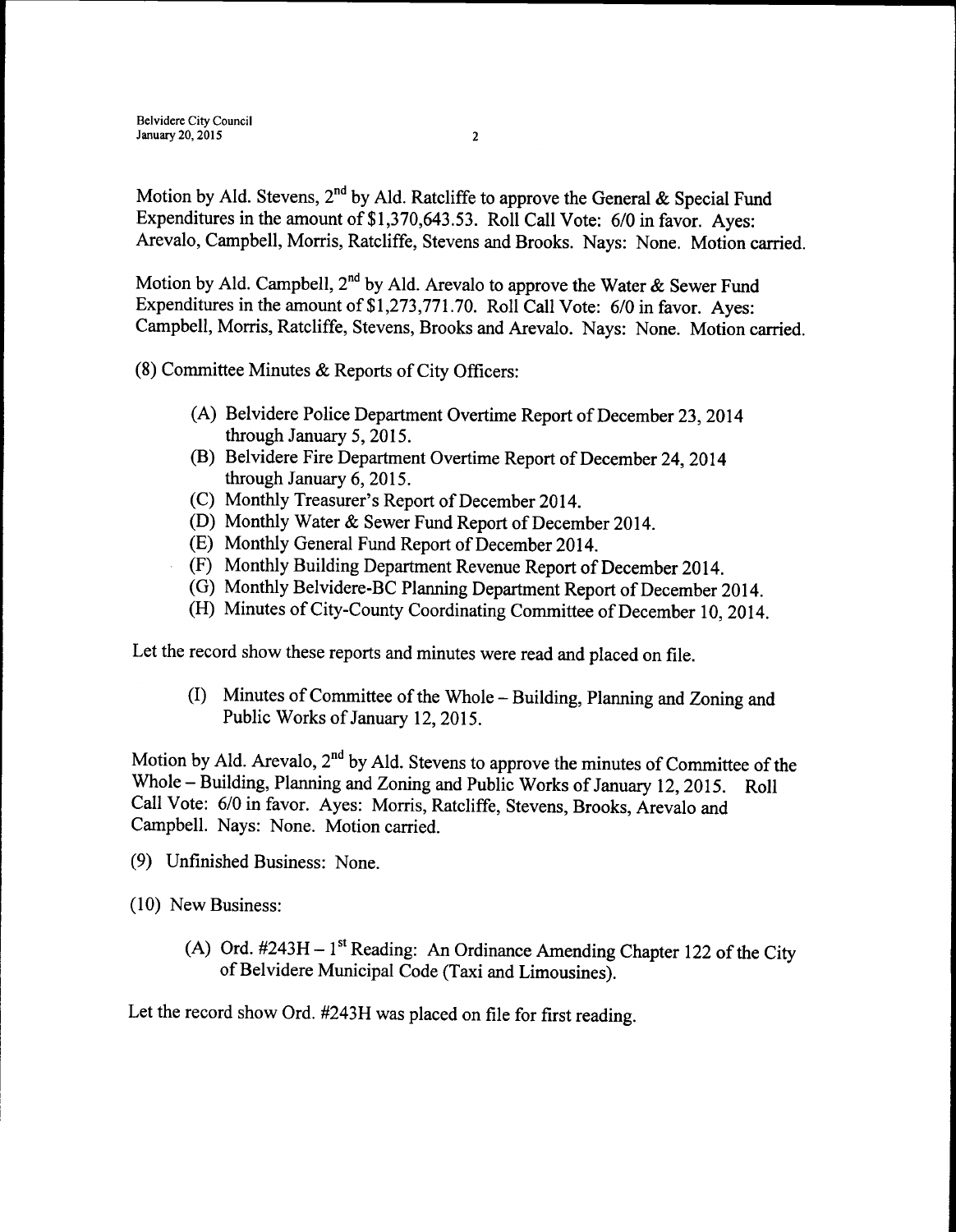Motions forwarded from City-County Coordinating Committee of December 10, 2014.

- (A) Motion to approve the invoice  $\#134616$  to TRC in the amount of \$10,092.30 with a 50/50 split between the County and the City. Roll Call Vote: 6/0 in favor. Ayes: Morris, Ratcliffe, Stevens, Brooks, Arevalo and Campbell. Nays: None. Motion carried.
- (B) Motion to approve the invoice  $\#134079$  to TRC in the amount of \$2,947.02 with a 50/50 split between the County and the City. Roll Call Vote: 6/0 in favor. Ayes: Ratcliffe, Stevens, Brooks, Arevalo, Campbell and Morris. Nays: None. Motion carried.
- $(C)$  Motion to approve the invoice #13928 to Nijman Franzetti in the amount of \$560 with a 50/50 split between the County and the City. Roll Call Vote: 6/0 in favor. Ayes: Stevens, Brooks, Arevalo, Campbell, Morris and Ratcliffe. Nays: None. Motion carried.

Motions forwarded from Committee of the Whole - Building, Planning and Zoning and Public Works of January 12, 2015.

- A) Motion by Ald. Arevalo,  $2^{nd}$  by Ald. Stevens to waive the bidding process for 4<sup>th</sup> Street Lift Station Generator. Roll Call Vote: 7/0 in favor. Ayes: Stevens, Brooks, Arevalo, Campbell, Morris, Ratcliffe and Mayor Chamberlain. Nays: None. Motion carried.
- B) Motion to approve the proposal from Steiner Power Systems for <sup>a</sup> 60kW generator in the amount of \$21,097 for the 4<sup>th</sup> Street Sanitary Sewer Lift Station. This equipment will be paid for from the Sewer Depreciation Fund. Roll Call Vote: 6/0 in favor. Ayes: Stevens, Brooks, Arevalo, Campbell, Morris and Ratcliffe. Nays: None. Motion carried.
- C) Motion by Ald. Arevalo,  $2<sup>nd</sup>$  by Ald. Ratcliffe to waive the bidding process for Newburg #2 Lift Station Generator. Roll Call Vote: 7/0 in favor. Ayes: Brooks, Arevalo, Campbell, Morris, Ratcliffe, Stevens and Mayor Chamberlain. Nays: None. Motion carried.
- D) Motion to approve the proposal from Steiner Power Systems for <sup>a</sup> 40kW generator in the amount of \$18,387 for the Newburg #2 Sanitary Sewer Lift Station. Roll Call Vote: 6/0 in favor. Ayes: Arevalo, Campbell, Morris, Ratcliffe, Stevens and Brooks. Nays: None. Motion carried.
- (E) Motion to approve Change Order #3 for Well  $#10$  in the amount of \$9,298.88. Roll Call Vote: 6/0 in favor. Ayes: Campbell, Morris, Ratcliffe, Stevens, Brooks and Arevalo. Nays: None. Motion carried.